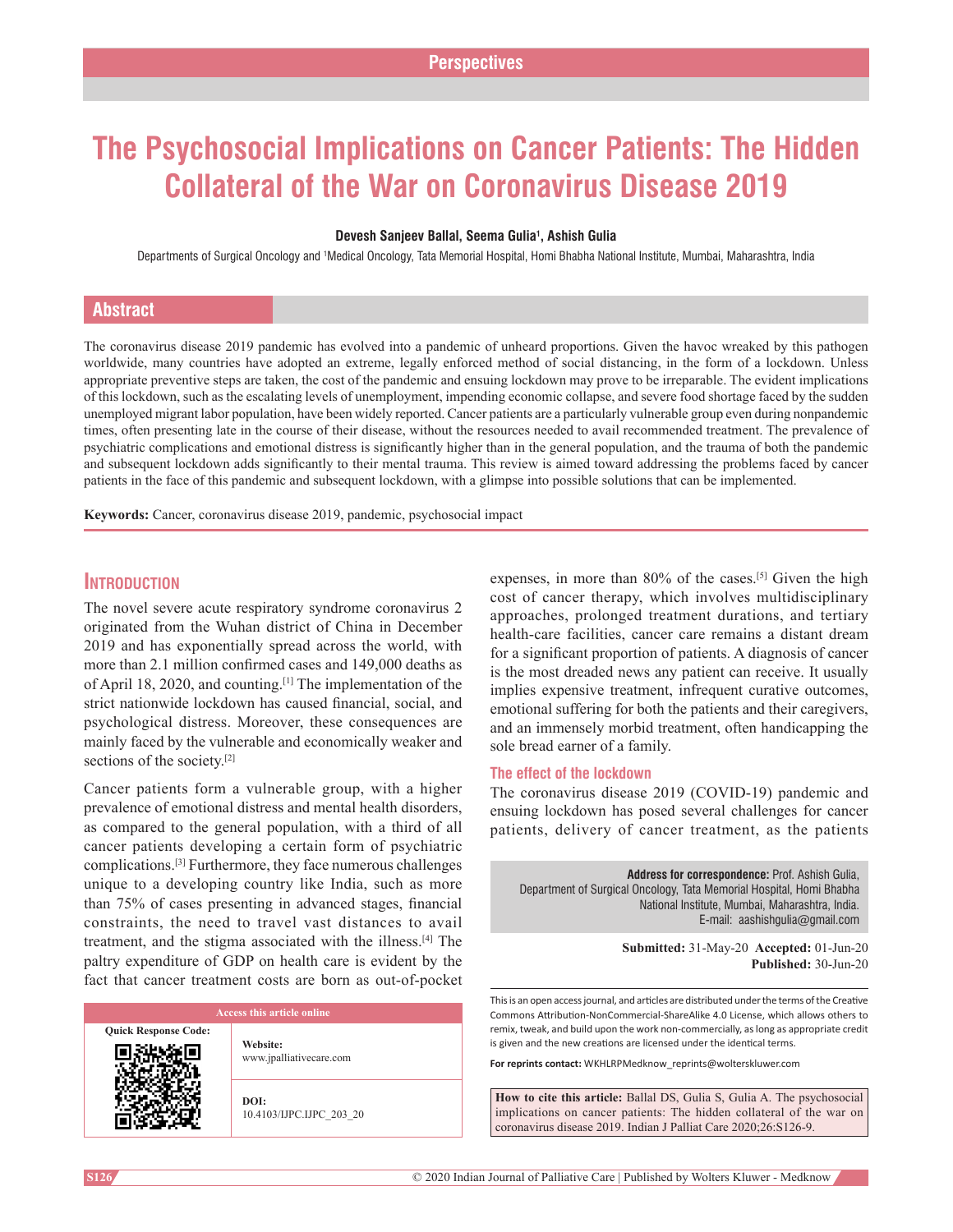are unable to visit the cancer treatment facility, procure necessary drugs, or reach the cancer care provider locally for treatment continuation. The oncologist has to strike a balance between undertreatment of cancer, with resultant increase in cancer‑related mortality and mortality due to COVID‑19 in the vulnerable cancer patient. Various international organizations have published cancer treatment guidelines based on disease stage taking into account potential benefits versus risk of cancer treatment during the COVID-19 crisis. However, these are not based on robust evidence.<sup>[6]</sup>

## **The psychosocial impact**

There are many sources of emotional distress in patients with cancer during the COVID pandemic. They are:

- 1. Poorly controlled symptoms arising from a lack of access to symptom control services and treatment
- 2. Worsening of preexisting mental health conditions due to a lack of access to mental health professionals and treatment
- 3. Distress associated with limited access to cancer treatment, curtailment of care, uncertainty about course of treatment, disease progression, and premature death
- 4. Distress associated with accessing cancer services and risk of contracting COVID infection on a background of immunosuppressive state
- 5. Social distress associated with social isolation, stigmatization of illness, separation from family, loss of employment, and poverty.

The estimated prevalence of psychosocial distress is between 35% and 55%.[7] The International Psycho‑Oncology Society mandates routine screening of emotional distress and has termed it as the "sixth vital sign" in cancer care. It has recommended integrating psychosocial care into routine cancer care.[8] The provision of psychosocial support is vital in decreasing the levels of stress, anxiety, and depression in cancer patients.<sup>[7]</sup> The COVID-19 pandemic which has led to discontinuation of cancer treatment further compounds the emotional distress faced by cancer patients. A study done in China during the quarantine in Wuhan showed that up to 35% of people experienced psychological distress.[9] The emotional impact is also evident in another study from China, which showed that 16.5% of general population had moderate-to-severe depressive symptoms, 8% suffered from stress, and more than 28% had anxiety which was moderate to severe.<sup>[10]</sup> Disruption of cancer care occurs as an unfortunate result of the lockdown with lack of radioisotopes for imaging, supply constraints for imported equipment, and shortage of blood in blood banks.[11] This results in an increased fear of disease progression, which is supplemented an increased risk of contracting severe disease due to immunosuppression. Uncertainty about when they will receive treatment for a growing cancer may lead to resentment against the hospital staff. Patients on palliative care are now unable to meet their family members and are faced the very understandable fear of dying alone. This could result in unresolved grief culminating in a lifetime of guilt for family members who could not be

there to support a loved one during his final hours. Setting up video conferencing facilities to connect with patients' relatives would go a long way in reducing the anxiety of the patients by providing a familiar, although digital presence.

With most hospitals running on the bare minimum number of staff needed to function, it may no longer be possible for a trained psychiatrist or social worker to provide counseling to every patient. This provides an opportunity to train clinicians in the largely neglected field of psycho-oncology, which has been proven to have a profound impact on both patients and their families, resulting in a better quality of life during and after treatment.[12] Counseling, which forms the backbone of psycho‑oncology, is a skill that surprisingly few clinicians are trained to deliver.<sup>[13]</sup> Counseling should not be a one-time event, but should evolve with the treatment and progression or regression of the patient's disease. It is of paramount importance not only to patients who have exhausted all options, but also it is assuming an equally important role today in cancer survivors. Reassurance, provision of coping strategies, and education to guide patients through the endless stream of misinformation go a long way in rehabilitation. Training oncologists in the basics of counseling will allow patients to normalize emotions such as grief, anger, and regret empowers them to better take control of their lives. The traditional forms of psychosocial support involving support groups may need to be reinvented, with the new infection control practices and social distancing norms, and group therapy may need to be delivered through conference call. Simple word choices have been shown to have a profound  $effect<sub>1</sub><sup>[14]</sup>$  and training clinicians in the art of right word choice could help to significantly reduce the negative perception of treatment by patients. For example, just use of supportive care in place of palliative care has been shown to impact patient choice.[15] There are numerous examples of commonly used phrases which result in a negative psychological impact. A comprehensive list of these phrases to be avoided is available as a toolkit at vitaltalks.org (https://www.vitaltalk. org/guides/covid‑19‑communication‑skills/).

The role of pharmacotherapy is vital in managing cancer-related depression and anxiety. A possible way to continue running hospitals with minimal staff would be to allow treating clinicians to prescribe appropriate drugs after telephonically consulting mental health professionals.[16]

A list of commonly encountered psychological issues and suggested interventions is described in Table 1<sup>[17]</sup> (adapted from Singhai P, Rao KS, Rao SR, Salins N. Palliative care for advanced cancer patients in the COVID-19 pandemic).

## **Palliative care in cancer and coronavirus disease 2019 pandemic**

Patients receiving palliative cancer care are less likely to receive treatment during the pandemic. This has been due to recommendations from many bodies, including ASCO, to consider deferring of anticancer treatment if the estimated risk of infection outweighs the benefit.[18] Most centers would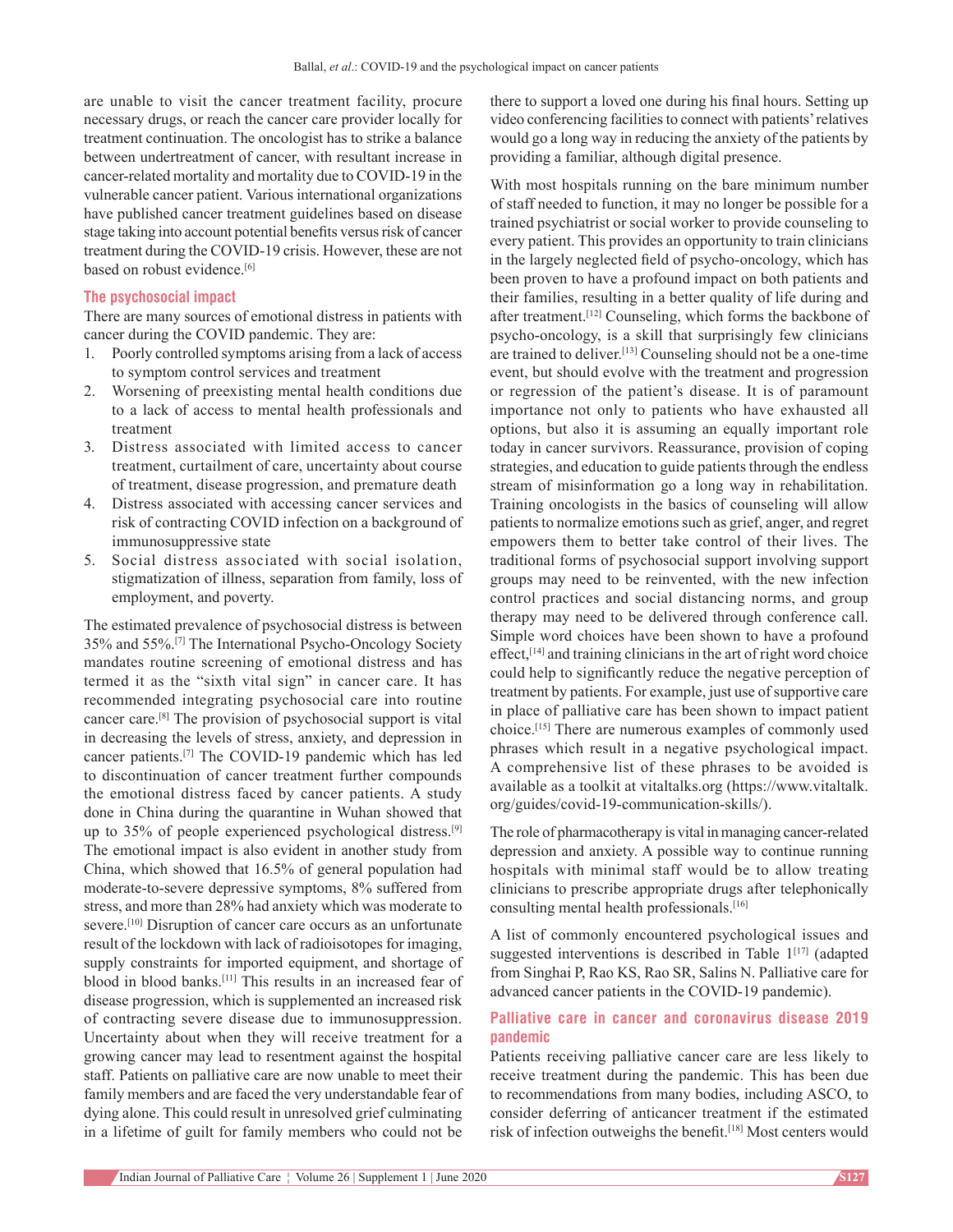## **Table 1: Commonly encountered psychological issues and suggested interventions**

| <b>Psychological issues</b> | <b>Interventions</b>                                                                    |
|-----------------------------|-----------------------------------------------------------------------------------------|
| Fear, anxiety,              | Psychological first aid                                                                 |
| adjustment disorders,       | Support, rapport, reassurance                                                           |
| depression                  | Timely information                                                                      |
|                             | Normalizing stress and grief                                                            |
|                             | Supporting positive thoughts and coping                                                 |
|                             | Empowering decision-making, sense of<br>control                                         |
|                             | Teaching mindfulness, relaxation, yoga to<br>reduce stress, and hyperarousal            |
|                             | Maintaining sleep hygiene                                                               |
|                             | Normalizing anger while reducing anger-<br>driven behaviors                             |
|                             | Establishing connectedness through social<br>media                                      |
|                             | Pharmacological                                                                         |
|                             | Benzodiazepines, with selection based on<br>availability, half-life, duration of action |
|                             | <b>SSRI</b>                                                                             |
|                             | <b>SNRI</b>                                                                             |
|                             | Noradrenergic and selective serotonergic<br>antidepressant                              |
| Grief and bereavement       | Grief and loss counseling                                                               |
|                             | Bereavement follow-up                                                                   |
| <b>PTSD</b>                 | Nonpharmacological intervention                                                         |
|                             | <b>CBT</b>                                                                              |
|                             | <b>EMDR</b>                                                                             |
|                             | Pharmacological intervention                                                            |
|                             | <b>SSRI/SNRI</b>                                                                        |
|                             | Quetiapine monotherapy                                                                  |
|                             | Alpha-adrenergic receptor blocker - prazosin                                            |

SSRI: Selective serotonin re-uptake inhibitor, SNRI: Serotonin norepinephrine reuptake inhibitor, CBT: Cognitive behavior therapy, EMDR: Exposure therapy and eye movement desensitization and reprocessing, PTSD: Posttraumatic stress disorder

categorize palliative intent patients with low or no survival benefit and as low priority, choosing to not triage limited resources available in this pandemic situation to an area with no gains in terms of survival benefit.[19] These patients would likely significantly benefit from supportive measures that do not require to be delivered in tertiary health-care centers. Training primary health‑care workers to use a stepladder approach to analgesics, starting with paracetamol and progressing to opiates and addition of gabapentin to patients with neuropathic pain, can reduce the pain, which is the foremost complaint of most cancer patients.

Breathlessness, which is another common complaint in terminal cancer patients, is complicated by the epidemic. Use of aerosol‑generating equipment like nebulizers is discouraged and it is safer to have patients use MDIs with attached spacers. Nonpharmacological approaches, such as upright posture, cooling the face with a cold towel, and reassurance, should be supplemented with oxygen support. Morphine can be used to relieve the distress associated with breathlessness, up to a maximum of 40 mg/day. Anxiety and hyperventilation associated with breathlessness can be quickly controlled with lorazepam 0.5 mg HS (titrated to response, with a maximum dose of 4 mg/day). The intended goal of treatment should be discussed in detail with both the patient and relatives. The preferences for intubation need to document well in advance, to avoid unnecessary intensive care unit (ICU) admissions in a situation wherein the demand for ICU beds and ventilators is expected to rise exponentially.

# **Conclusion**

Cancer care in India is fraught with challenges such as financial challenges, inaccessible tertiary healthcare facilities and lack of awareness and screening programs. This leads to advanced presentation in majority of patients. Cancer has a significant psychosocial impact on both the patients and their caregivers. The recent COVID-19 pandemic has worsened inequitably distributed cancer care facilities, preventing a large proportion of patients from accessing medical carewhen they need it the most. While a comprehensive policy, at both the state and national level, to address the logistic difficulties of transporting patients and the financial issues faced due to a loss of employment is definitely needed, the psychosocial impact of the epidemic should not be overlooked. Simple and easy to implement measure such as appropriate use of technology to allow for delivery of services while reducing exposure and training of frontline staff in the delivery of psychosocial support will go a long way in enabling cancer patients to survive this pandemic.

#### **Financial support and sponsorship** Nil.

**Conflicts of interest** There are no conflicts of interest.

## **References**

- 1. Mortality Analyses Johns Hopkins Coronavirus Resource Center. Available from: https://coronavirus.jhu.edu/data/mortality. [Last accessed on 2020 Apr 18].
- 2. The Social Impact of COVID‑19 DISD. Available from: https://www. un.org/development/desa/dspd/2020/04/social-impact-of-covid-19/. [Last accessed on 2020 Apr 18].
- 3. Güner P, Şar V, Pehlivan T. Three phases of cancer in the process of mental trauma: Diagnosis, treatment, survival. J Psychiatr Nurs 2017;9:45‑54.
- 4. Mallath MK, Taylor DG, Badwe RA, Rath GK, Shanta V, Pramesh CS, *et al*. The growing burden of cancer in India: Epidemiology and social context. Lancet Oncol 2014;15:e205-12.
- 5. Economic Survey 2020: Expenditure on Healthcare Continues to be Flat Moneycontrol. Available from: https://www.moneycontrol.com/news/ economy/policy/economic-survey-2020-expenditure-on-healthcarecontinues-to-be-flat-4888481.html. [Last accessed on 2020 Apr 18].
- 6. Moujaess E, Kourie HR, Ghosn M. Cancer patients and research during COVID‑19 pandemic: A systematic review of current evidence. Crit Rev Oncol Hematol 2020;150:102972.
- 7. Carlson LE, Waller A, Groff SL, Giese-Davis J, Bultz BD. What goes up does not always come down: Patterns of distress, physical and psychosocial morbidity in people with cancer over a one year period. Psychooncol 2013;22:168‑76.
- 8. Travado L, Breitbart W, Grassi L, Fujisawa D, Patenaude A, Baider L, *et al*. 2015 president's plenary international psycho‑oncology society: